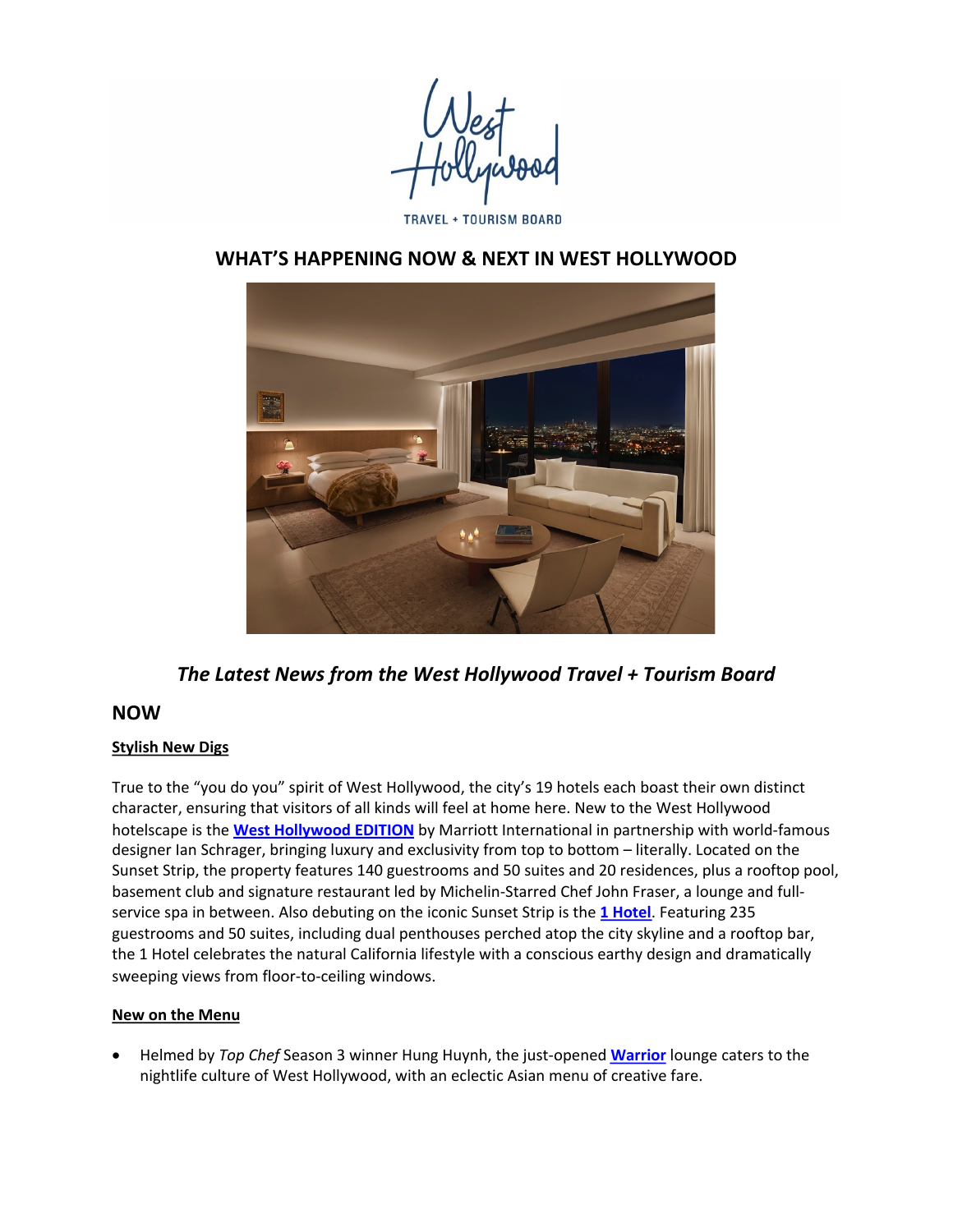- Michelin Starred Chef and California native John Fraser spearheads the West Hollywood EDITION's signature restaurant **Ardor restaurant.** Renowned as one of the best vegetable chefs in the world, Fraser's menu features an artful balance of produce and meats, using techniques from around the world and products sourced hyper-locally.
- In the new 1 Hotel, 1 Kitchen serves up truly California farm-to-table fare, as the restaurant is sustained by the on-site, 100% organic garden and beehive and the fresh creations of Executive Chef Chris Crary.
- Also new to West Hollywood is the highly anticipated **Olivetta**, led by Chef Michael Fiorelli, who is known to champion flavors of the Mediterranean from Greece to France, Italy and Spain.
- Fresh, a vegetarian paradise in Toronto for 20 years, has arrived in West Hollywood on Sunset Blvd., serving up its famously crave-able plat-based dishes, including a full line of raw, organic pressed juices, craft cocktails and extensive menu of delicious food from small bites to indulgent entrees.

### **Fitness for Your Face**

With its first flagship store on the U.S. West Coast, **Face Gym** has opened in the 1 Hotel on Sunset Blvd. The latest innovation to West Hollywood's fitness and beauty regimen involves a bevy of "workouts" for the face, courtesy of the professional Face Trainers at Face Gym. The concept approaches facial rejuvenation beneath the skin's surface, targeting more than 40 facial muscles with massaging, sculpting and contouring exercises. From vitamin-rich treatments to electrical stimulation and deep detox, the Face Gym aims to give guests that post-workout glow in a variety of ways.

### **The Fittest Clubs in Town**

Also new on the wellness front are two membership-based options that take the fitness culture of L.A. and blend it with the cool factor of belonging to an exclusive club. **Remedy Place** is a social club that promotes the balance of health and fitness through treatments like cryotherapy, hyperbaric oxygen therapy, ice and sound baths and a host of other current modalities. Meanwhile, **Monarch** focuses its approach to balance beyond the physical, fostering fitness as well as personal growth and optimization.

### **House of Health**

Health House, the first dedicated rowing studio that combines crew mentality with full-body burn, has hit the WeHo fitness scene. This is the place for anyone who wants to chisel from head to toe and only has 45 minutes a day to do it. High-energy and high-tech, Health House takes your goals to the next level. 

# **NEXT**

## **Upcoming Hotels**

On the glittering horizon for 2020 is the **Pendry West Hollywood** by Montage Hotels & Resorts, which will showcase all the elements of the good life in the heart of Los Angeles. Design and creativity take the spotlight here, with innovative interiors and curated art collection, plus rooftop pool and bar, entertainment and screening room and even a bowling alley.

### **Cannabis Culinary Culture**